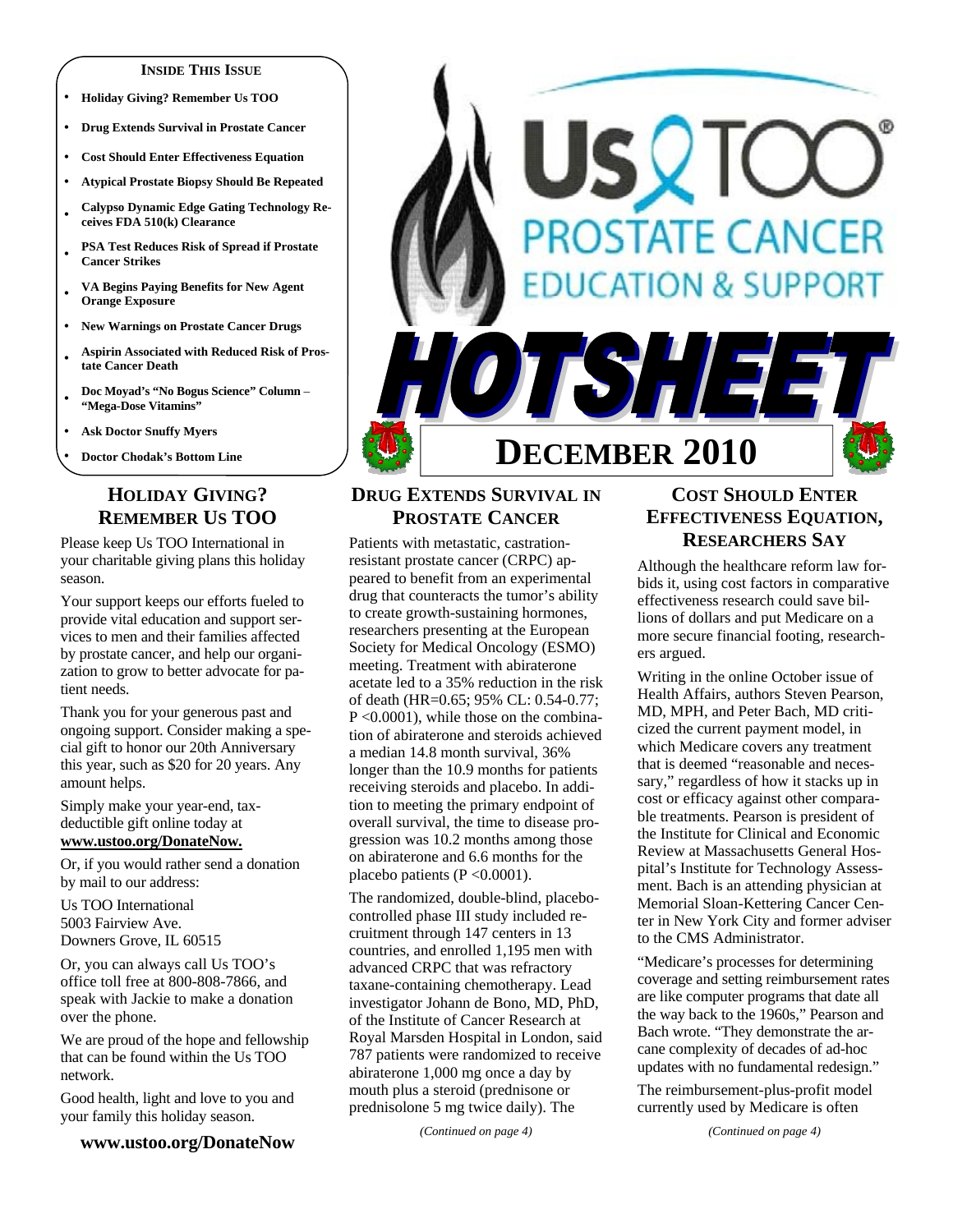THIS ISSUE OF THE US TOO PROSTATE CANCER HOTSHEET IS MADE POSSIBLE BY CHARITABLE CONTRIBUTIONS FROM



**MILLENNIUM** THE TAKEDA ONCOLOGY COM

## *AND PEOPLE LIKE YOU!*

ITEMS CONTAINED IN US TOO PUBLICATIONS ARE OBTAINED FROM VARIOUS NEWS SOURCES AND ED-ITED FOR INCLUSION. WHERE AVAILABLE, A POINT-OF-CONTACT IS PROVIDED.

REFERENCES TO PERSONS, COMPANIES, PRODUCTS OR SERVICES ARE PROVIDED FOR INFORMATION ONLY AND ARE NOT ENDORSEMENTS. READERS SHOULD CONDUCT THEIR OWN RESEARCH INTO ANY PERSON, COMPANY, PRODUCT OR SERVICE, AND CONSULT WITH THEIR LOVED ONES AND PERSONAL PHYSICIAN BEFORE DECIDING ON ANY COURSE OF ACTION.

THE INFORMATION AND OPINIONS EXPRESSED IN THIS PUBLICATION ARE NOT RECOMMENDATIONS FOR ANY MEDICAL TREATMENT, PRODUCT SERVICE OR COURSE OF ACTION BY US TOO INTERNATIONAL, INC., ITS OFFICERS AND DIRECTORS, OR THE EDITORS OF THIS PUBLICATION. FOR MEDICAL, LEGAL OR OTHER AD-VICE, PLEASE CONSULT PROFESSIONAL(S) OF YOUR **CHOICE** 

*HOTSHEET* EDITORIAL TEAM: JONATHAN MCDERMED, PHARMD PAMELA BARRETT THOMAS N. KIRK

### US TOO INTERNATIONAL STAFF:

THOMAS N. KIRK, PRESIDENT AND CEO PAMELA BARRETT, DEVELOPMENT DIRECTOR TERRI GIBBONS, CHAPTER SVCS PROG MANAGER, **NEW TOLL FREE PHONE #: 1-877-978-7866** JAQUELINE KONIECZKA, OFFICE MANAGER RYAN MAGUIRE, COMMUNICATIONS

**COORDINATOR** 

### US TOO BOARD OF DIRECTORS:

*EXECUTIVE COMMITTEE/OFFICERS* FRED MILLS, CHAIRMAN KAY LOWMASTER, MSW, LCSW, VICE-CHAIR CARL FRANKEL, ESQ., SECRETARY DAVID P. HOUCHENS, PHD, TREASURER RIDGE TAYLOR, ASSISTANT TREASURER/SECRETARY

*DIRECTORS:*  GREG BIELAWSKI JERRY HARDY JEAN JEFFRIES DAVID M. LUBAROFF, PHD RICK LYKE, APR JAMES L. RIEDER DEXTER C. RUMSEY III THOMAS N. KIRK, PRESIDENT AND CEO

US TOO INTERNATIONAL, INC. IS INCORPORATED IN THE STATE OF ILLINOIS AND RECOGNIZED AS A 501(C)(3) NOT-FOR-PROFIT CHARITABLE CORPORATION

**DONATIONS / GIFTS TO US TOO ARE TAX DEDUCTIBLE** 5003 FAIRVIEW AVE. DOWNER'S GROVE, IL 60515

PHONE: (630) 795-1002 / FAX: (630) 795-1602

### **WEBSITE: WWW.USTOO.ORG**

COPYRIGHT 2010, US TOO INTERNATIONAL, INC.

## **ATYPICAL PROSTATE BIOPSY SHOULD BE REPEATED**

When needle biopsy shows atypical prostate glands suspicious but not diagnostic of carcinoma (ATYP), patients should have repeat biopsies within six months, according to a September 17th online paper in *The Journal of Urology*.

About 5% of prostate needle biopsies return a diagnosis of ATYP, and this diagnosis is associated with a roughly 40% risk of prostate cancer on the next biopsy, according to the article.

Lead author Dr. Ying-bei Chen and colleagues from Johns Hopkins Hospital, Baltimore, MD, studied 169 men with an initial ATYP diagnosis who had prostate cancer diagnosed on repeat biopsy. The median time between the ATYP biopsy and the repeat biopsy showing cancer was 6.1 months. Cancer was diagnosed in 92% of these cases (156/169) on the first repeat biopsy.

"This finding is consistent with the general recommendation of re-biopsy within three to six months after an ATYP diagnosis to detect cancer in a timely fashion," the authors note.

All of the men had radical prostatectomy (RP), and during a median followup of four years only four (2%) had biochemical progression. These four men each had at least one adverse feature present at RP.

Seminal vesicle involvement was uncommon  $(2/169 \text{ cases}, 1.2\%)$ , and none of the men had metastases to the pelvic lymph nodes.

On multivariate analysis, an ATYP biopsy was a significant independent predictor of organ-confined disease at RP, but this factor lost significance when tumor volume on needle biopsy was included in the analysis. Maximum percentage of cancer independently predicted non-organ confined disease.

"As a significant minority of cases after an initial ATYP diagnosis has a higher Gleason score and extra-prostatic extension, our findings emphasize the importance of follow-up biopsy within three to six months of an ATYP diagnosis on needle biopsy," the authors conclude.

*Reuters Health, 8 October 2010* 

## **CALYPSO MEDICAL RE-CEIVES FDA 510(K) CLEAR-ANCE FOR DYNAMIC EDGE GATING TECHNOLOGY**

Calypso Medical Technologies, Inc., a developer of real-time localization technology used for the precise tracking of tumors, announced it has received 510 (k) clearance from the US FDA to market the Calypso® System with Dynamic Edge™ Gating Technology.

The Calypso System, with its GPS for the Body® technology, utilizes miniature implanted Beacon® transponders to provide precise, continuous information on the location of the tumor during external beam radiation therapy (EBRT). The real-time position information provided by the Calypso System allows physicians to deliver maximum RT directly to the tumor while sparing the surrounding healthy tissues and organs from exposure.

The new gating technology allows therapists to set motion thresholds which automatically signal RT delivery to be stopped each time the targeted tissue moves outside the preset threshold. This technology may enable a further decrease in RT-associated side effects, such as bowel and bladder incontinence and sexual dysfunction.

"The automatic response of the Calypso System to organ motion results in benefits to both the patient and the department," said Lorraine Marshall Wright, chief marketing officer and vice president of Calypso Medical. "Holding the radiation beam when the target is outside of clinician-defined limits results in a safer, more uniform approach to radiation delivery, which may lead to a decrease in the side effects of prostate RT."

Side effects result when the tumor moves outside of the radiation field in response to normal physiologic processes such as digestion, coughing and breathing, as well as small movements by the patient, while RT is being delivered. As a result, healthy tissue receives the intended RT, and at the same time, the tumor fails to receive the fully prescribed RT dose thereby compromising effectiveness of the therapy. While some side effects may resolve over time,

*(Continued on page 8)*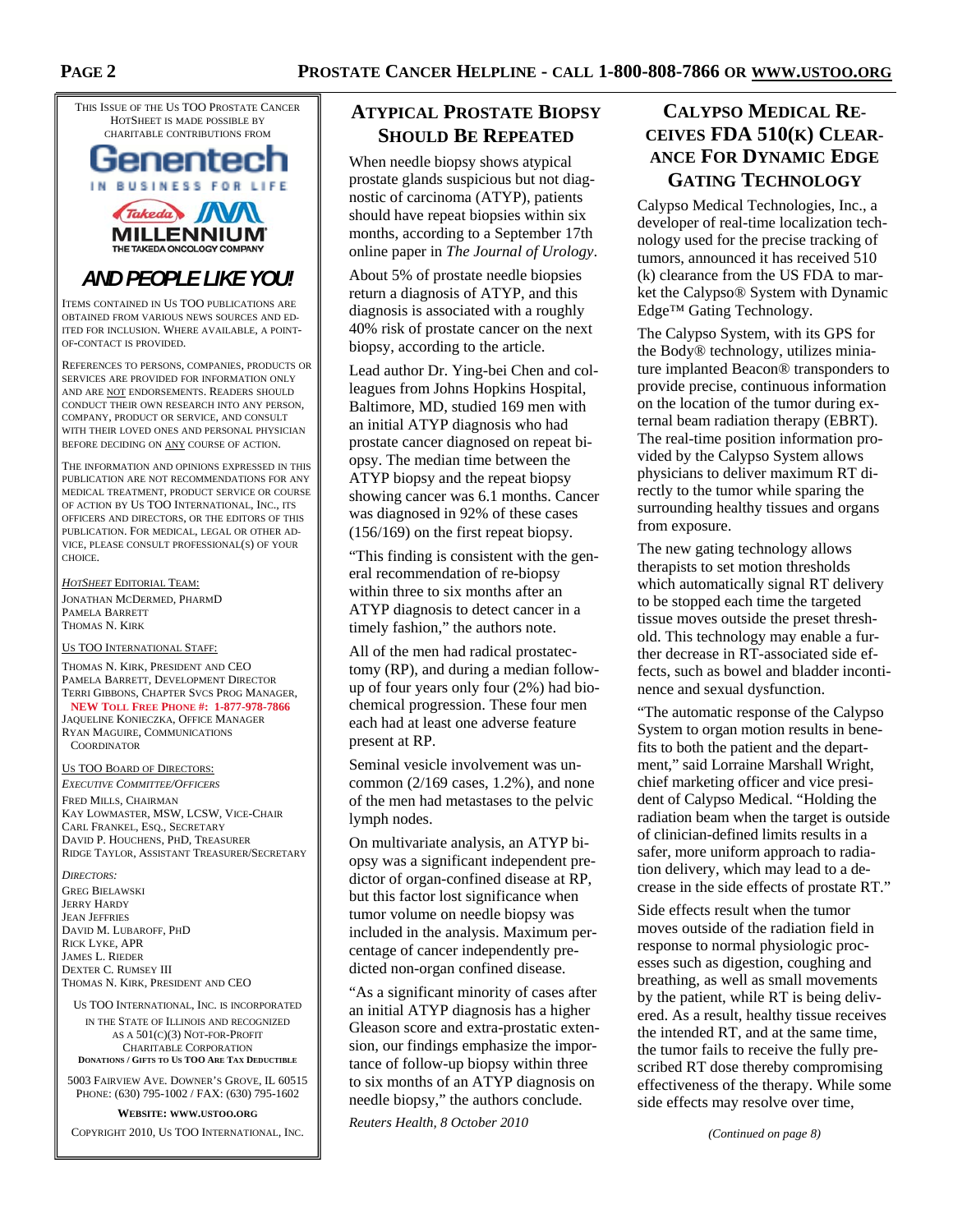## **PSA TEST REDUCES RISK OF SPREAD IF PROSTATE CANCER STRIKES**

### **Study found screening showed benefit, despite debate about its usefulness**

Having a PSA test to screen for prostate cancer reduces the risk that if cancer develops it will spread to other parts of the body, new research indicates. The finding adds to the ongoing debate on whether PSA screenings actually improve survival rates or, by contrast, lead to unnecessary treatment.

"Our study shows that routine screening not only improves the patient's quality of life by stopping metastatic disease, but it also decreases the burden of care for this advanced disease that must be provided by the health-care system," study author Chandana Reddy, a senior biostatistician at the Cleveland Clinic in Ohio, said in a news release from the American Society for Radiation Oncology.

"This demonstrates that the PSA test is extremely valuable in catching the disease earlier and allowing men to live more productive lives after treatment," Reddy said. Reddy and his colleagues reported their findings last month at the American Society for Radiation Oncology annual meeting, in San Diego.

PSA tests measure levels of the prostatespecific antigen protein produced by the prostate; high levels are thought to be an indication of prostate cancer. However, critics have cautioned that some patients diagnosed with early prostate cancer are subjected to aggressive treatments – and their unwelcome side effects, such as incontinence and erectile dysfunction –

*(Continued on page 5)* 

## **DON'T FORGET!**

Share your inspirational story by Jan 21 on the **My Prostate Cancer Roadmap**



website, and you will be entered to win a copy of the *Blue Ribbon Recipes for Prostate Health* cookbook.

### *My Prostate Cancer Roadmap*

*(www.myprostatecancerroadmap.com) is an educational program that provides resources and information specific to advanced prostate cancer patients and those who love them.* 

## **THE DEPARTMENT OF VETERANS AFFAIRS BEGINS PAYING BENEFITS FOR NEW AGENT ORANGE CLAIMS**

### **VA Encourages Affected Vietnam Veterans to File Claims**

The VA has begun distributing disability benefits to Vietnam Veterans who qualify for compensation under recently liberalized rules for Agent Orange exposure.

"These initiatives show VA's ongoing resolve to modernize its processes for handling claims through automation and improvements in doing business, providing Veterans with faster and more accurate decisions on their applications for benefits"

"The joint efforts of Congress and VA demonstrate a commitment to provide Vietnam Veterans with treatment and compensation for the long-term health effects of herbicide exposure," said Secretary of Veterans Affairs Eric K. Shinseki. Up to 200,000 Vietnam Veterans are potentially eligible to receive VA disability compensation for medical conditions recently associated with Agent Orange. The expansion of coverage involves B-cell (or hairy-cell) leukemia, Parkinson's disease and ischemic heart disease.

Shinseki said VA has launched a variety of initiatives – both technological and involving better business practices – to tackle an anticipated upsurge in Agent Orange-related claims.

"These initiatives show VA's ongoing resolve to modernize its processes for handling claims through automation and improvements in doing business, providing Veterans with faster and more accurate decisions on their applications for benefits," Shinseki said.

Providing initial payments – or increases to existing payments – to the 200,000 Veterans who now qualify for disability compensation for these three conditions is expected to take several months, but VA officials encourage all Vietnam Veterans who were exposed to Agent Orange and suffer from one of the three diseases to make sure their applications have been submitted.

VA has offered Veterans exposed to Agent Orange special access to health care since 1978, and priority medical care since 1981. VA has been providing disability compensation to Veterans

with medical problems related to Agent Orange since 1985.

In practical terms, Veterans who served in Vietnam during the war and who have a "presumed" illness do not have to prove an association between their illnesses and their military service. This "presumption" simplifies and speeds up the application process for benefits.

The three new illnesses – B-cell (or hairy-cell) leukemia, Parkinson's disease and ischemic heart disease – are added to the list of presumed illnesses previously recognized by VA.

Other recognized illnesses under VA's Agent Orange "presumption" rule are:

- **Prostate Cancer**
- Acute and Subacute Transient Peripheral Neuropathy
- Chloracne
- Chronic Lymphocytic Leukemia
- Diabetes Mellitus (Type 2)
- Hodgkin's Disease
- **Multiple Myeloma**
- Non-Hodgkin's Lymphoma
- Porphyria Cutanea Tarda
- **Respiratory Cancers**
- Soft Tissue Sarcoma (other than Osteosarcoma, Chondrosarcoma, Kaposi's sarcoma, or Mesothelioma)
- **Amyloidosis**

Veterans interested in applying for disability compensation under one of the three new Agent Orange presumptives should go to www.fasttrack.va.gov or call 1-800-827-1000.

*BUSINESS WIRE, 1 November 2010* 

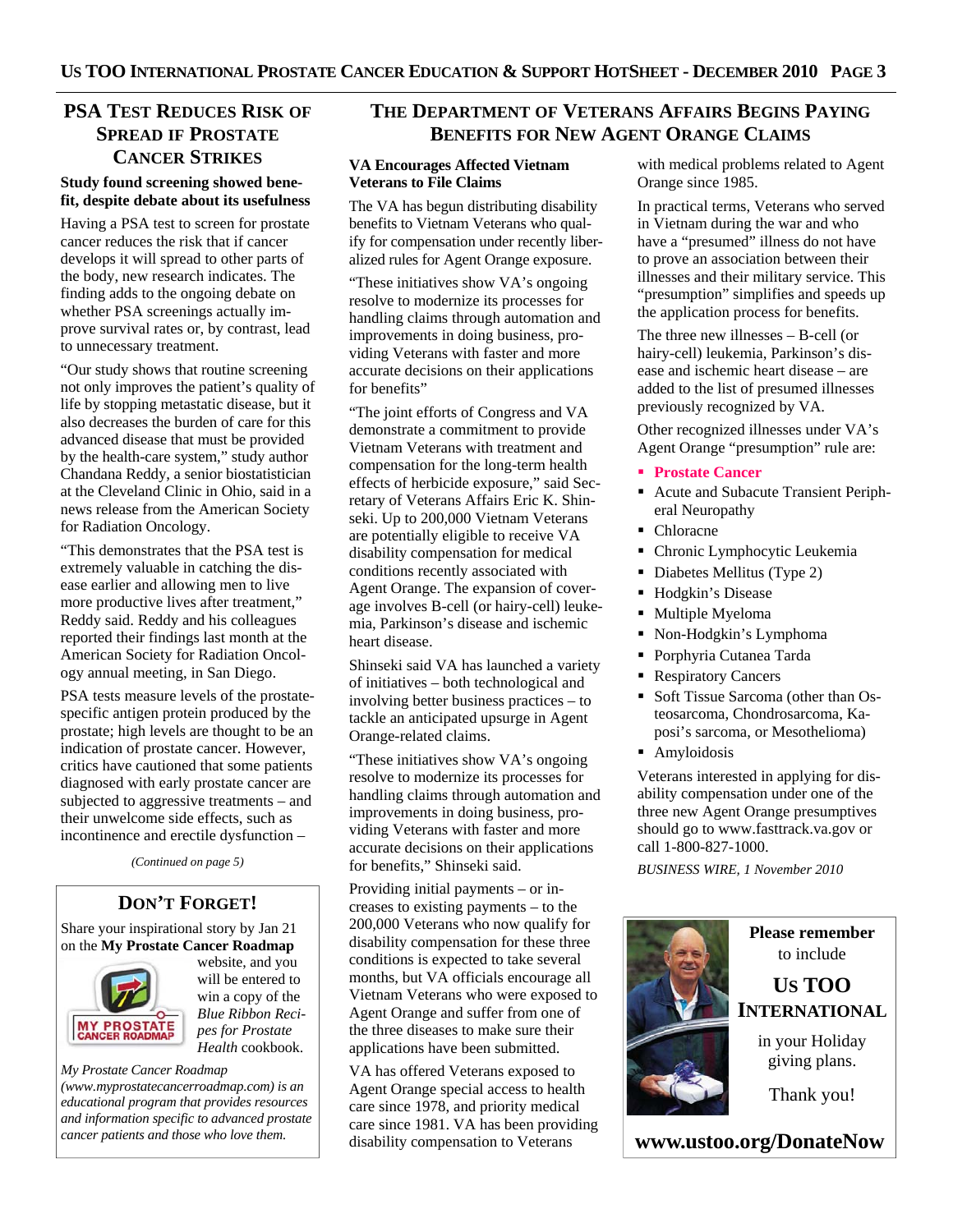### **COST EFFECTIVENESS EQUATION** *(Continued from page 1)*

criticized by policy experts who argue that the doctors who stand to gain the most under Medicare are the ones who provide the most expensive procedures.

Under the model proposed by Pearson and Bach, Medicare would still use its "reasonable and necessary" standard, but would also use comparative effectiveness research to assign each treatment to one of three categories -- "evidence of superior comparative clinical effectiveness; evidence of comparable comparative clinical effectiveness; or insufficient evidence to determine comparative clinical effectiveness."

Payment for treatments in the "superior" bucket would be set according to current Medicare formulas. For treatments in the "comparable" bucket, Medicare would examine the rates paid for those comparable alternatives and pay at the lowest price.

**FDA ADDS NEW WARNINGS ON PROSTATE CANCER DRUGS**

The FDA has called for new warnings on the labels of widely used hormonal prostate cancer drugs because of evidence of a slight increased risk of heart disease and diabetes in the men who take them. They first announced in May that it was reviewing the prostate cancer drugs known as gonadotropin-releasing hormone (GnRH) agonists, citing this possible increased risk. These medications indirectly suppress production of testosterone, a hormone that can spur prostate cancer growth. Drugs include Eligard®, Lupron®, Synarel®, Trelstar®, Vantas®, Viadur®, Zoladex® and several generic products.

Hormone-based therapy is not a cure for prostate cancer, because tumors can eventually become resistant to therapy. However, therapy can extend survival.

So, should the new label warnings deter men from enrolling on hormone-based treatment? Experts say the cardiovascular risk is something to consider, but the therapy does have real benefits. "Clearly these drugs are needed for the treatment of prostate cancer," Dr. Mark Soloway, chair of urology at the University of Miami Miller School of Medicine, stressed in May. "Lowering the male hormone is by far the most effective treatment," he said, but at the same time

If a new service or treatment lacked evidence of comparative effectiveness, Medicare would set up a temporary payment schedule while comparative research is conducted. If, over time, evidence fails to show a new modality is superior to an existing one, Medicare would likely drop reimbursement rates for the service.

"The time is ripe for Medicare to use comparative effectiveness research to reach a new paradigm, which would include equal payments for services that provide equivalent results," wrote. The authors list a number of barriers to using costs to set payment policies, and partisan politics is near the top of the list.

Pearon S, Bach P "How Medicare could use comparative effectiveness research in deciding on new coverage and reimbursement" Health Aff 2010; 29; Epub ahead of print

*MedPage Today, 5 October 2010* 

"there should be more judgment in prescribing GnRH agonists."

Soloway believes that any increased risk for heart disease and diabetes would be due to a lowering of testosterone. "At this point, it makes sense to use hormone therapy (HT) when necessary, but not for everyone that has prostate cancer," he said. Another expert, Dr. Nelson Neal Stone, a clinical professor of urology and radiation oncology at Mount Sinai School of Medicine in New York City, agreed that, "there is evidence that low testosterone can induce metabolic syndrome," which in turn raises men's risk for diabetes and heart attack.

Speaking after the FDA's announcement earlier this spring, Stone said studies have shown that men with advanced prostate cancer who take HT face a twofold increased risk of developing metabolic syndrome, a cluster of symptoms tied to the development of heart disease. "When I speak to patients who have to go on these agents, I counsel them about the risks of increased weight gain and I tell them they need to monitor their carbohydrate intake and increase their amount of exercise, and they can decrease the risk of developing metabolic syndrome," he said.

*(Continued on page 5)* 

### **ABIRATERONE**

*(Continued from page 1)* 

remaining 398 patients were assigned to placebo and the same steroid dose.

About 38% of the abiraterone patients experienced a treatment response that favorably affects PSA levels compared with 10% of the patients on placebo plus steroids. Adverse drug effects included fluid retention and hypokalemia.

"The patients in this study represent the sickest of the sick patients – the CRPC [patients]," said Fortunato Ciardiello, MD, professor of Second University in Naples, Italy, who moderated a press briefing where trial results were presented. "What we see here is that one of three of these patients who have no treatment options can be helped by this drug," he said.

"This has been a remarkable year for prostate cancer patients," de Bono said, noting the approval in the US of cabazitaxel (Jevtana®) and sipuleucel-T (Provenge®). "If abiraterone is approved I can see it and the other new drugs being used sequentially to try and make advanced prostate cancer more of a chronic disease."

In a statement, drugmaker Janssen Pharmaceutical said that it plans to file marketing applications for abiraterone in the US and Europe by the end of the year.

De Bono has received honoraria and consulting fees from Merck, Pfizer, AstraZeneca, Johnson & Johnson, Medivation and Genentech. Other co-authors have disclosed financial relationships with other companies and several of them are employees of Ortho Biotech Oncology Research and Development.

*MedPage Today, 11 October 2010* 

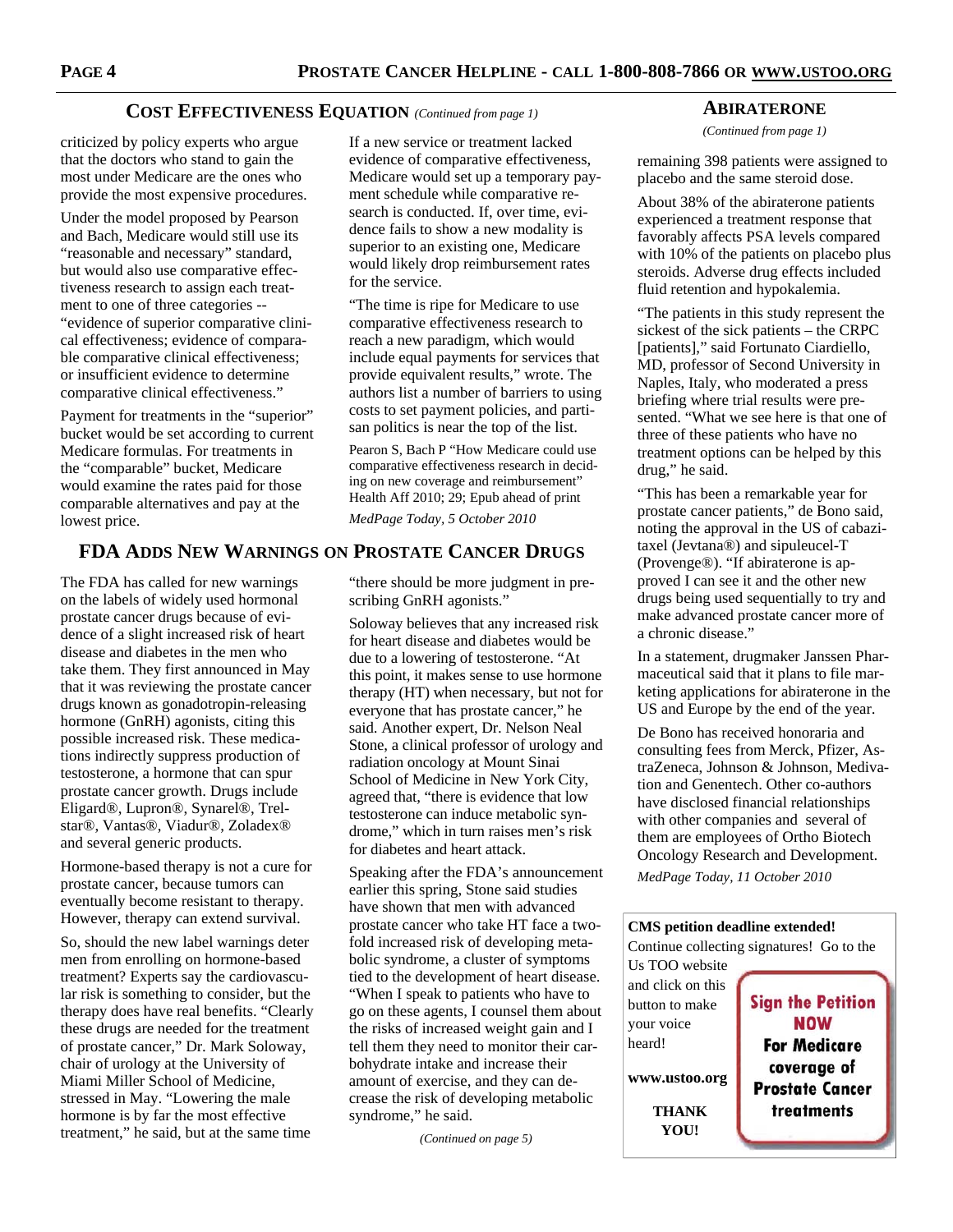### **PSA SCREENING**

*(Continued from page 3)* 

for a disease that can be slow-moving and not diminsh survival if left untreated among older patients who are likely to die of other, unrelated causes.

However, the researchers pointed out that prostate cancer is not curable when it is caught late and has spread (or metastasized) to other parts of the body. They suggested that assessing to what degree a PSA diagnosis might reduce the risk of metastasis could be the best way to determine the value of the test. To that end, Reddy and his team analyzed data on more than 1,700 prostate cancer patients who between 1986 and 1996 had been treated with either radiation therapy or surgery to take out their prostate gland and the surrounding tissue.

Noting that in the first half of the study period, PSA tests were not yet available, the authors compared the spread of the disease over the course of 10 years among those who had been diagnosed with a PSA test and those who had not.

Over the 10-year period, metastatic disease took hold among 13 percent of all the patients. However the researchers found that regardless of whether patients were categorized as having high-, medium-, or low-risk disease, those who had been diagnosed as a result of a PSA screening were significantly less likely than those who weren't to have seen their cancer spread during the decade following their original treatment.

Dr. Lionel L. Banez, an assistant professor of urologic surgery at Duke University Medical Center, said that the current study leans toward the relative benefits of prostate cancer screening.

"There is compelling evidence that PSA testing saves lives, especially when performed in an optimized strategy," he said. "For example, getting an initial PSA measurement at age 40 to properly assess baseline prostate cancer risk has been proven to be quite beneficial.

Nevertheless, Banez acknowledged that doctors need to interpret test results judiciously. "The challenge," he stressed, "lies in ensuring that the risks for overdiagnosis and over-treatment, as well as potential decline in quality of life, are minimized or avoided."

*HealthDay News, 25 October 2010* 

## **FDA ISSUES NEW WARNING**

*(Continued from page 4)* 

Prostate cancer patients typically have some treatment choices. After initial treatment for prostate cancer, whether by surgery or radiation, doctors usually track blood levels of disease-linked PSA over time. Based on that, one can initiate HT, Soloway said, or simply wait and monitor the patient.

"There is further evidence that you should not begin HT until such time when there is more compelling reason than just a slight rise in PSA," Soloway said. "There are hundreds and hundreds of thousands of such patients." Soloway believes that many men across the US are unnecessarily taking HT for prostate tumors that have not yet spread. "I think HT can be delayed for months to years in some of these men," he said.

For men with more advanced metastatic prostate cancer, HT can be used for several months until the PSA goes down, at which point the therapy can be stopped, Soloway said. "If you stop it for the time it takes for the PSA to rise again, that could be many months to a couple or more years," he said.

Men taking HT need to understand that, as with any drug treatment, there are some risks, Soloway said. But heart disease is largely preventable, and he believes that GnRH agonists might boost heart risks because they cause men to pile on extra pounds. So, "you want to do what you can to decrease your chance of diabetes, cardiovascular disease. This has to do with diet, keeping your weight down," Soloway said.

For Stone, the toughest part is striking a balance between cancer risk and risks from the number one killer of men, heart disease. "It doesn't make much sense to try and treat their prostate cancer and prevent them from dying from prostate cancer if we are going to increase their risk of then dying from heart disease," he reasoned. Once patients understand that, Stone hopes they will be motivated to watch their diet and exercise.

In the meantime, men should not stop taking their HT, but do everything they can to reduce their risk of developing cardiovascular disease and diabetes with lifestyle changes, he said.

*HealthDay News, 20 October 2010* 

## **ASPIRIN USE ASSOCIATED WITH LOWER RISK OF CANCER DEATH FOR MEN WITH PROSTATE CANCER**

Men with prostate cancer who take anticoagulants like aspirin in addition to radiation therapy or surgery may be able to cut their risk of dying of the disease by more than half, according to a large study presented on November 3, 2010, at the 52nd Annual Meeting of the American Society for Radiation Oncology (ASTRO) in San Diego. The study involved more than 5,000 men with localized cancer whose disease had not spread beyond the prostate gland.

"Evidence has shown that anticoagulants may interfere with cancer growth and spread," Kevin Choe, M.D., Ph.D., lead author of the study and a radiation oncologist at University of Texas South-

*(Continued on page 8)* 

# **CATCHING UP WITH THE PINK: LEATHER WRISTBANDS HELP RAISE AWARENESS, FUNDS FOR US TOO**

- Braided black leather adjusts to any wrist size
- Non-tarnish silver-finish medallion
- Net proceeds donated exclusively to Us TOO International

For more information, go to <www.prostatecancerwristband.com> or call 800-808-7866

> **"Conquer Prostate Cancer" Wristband \$25**

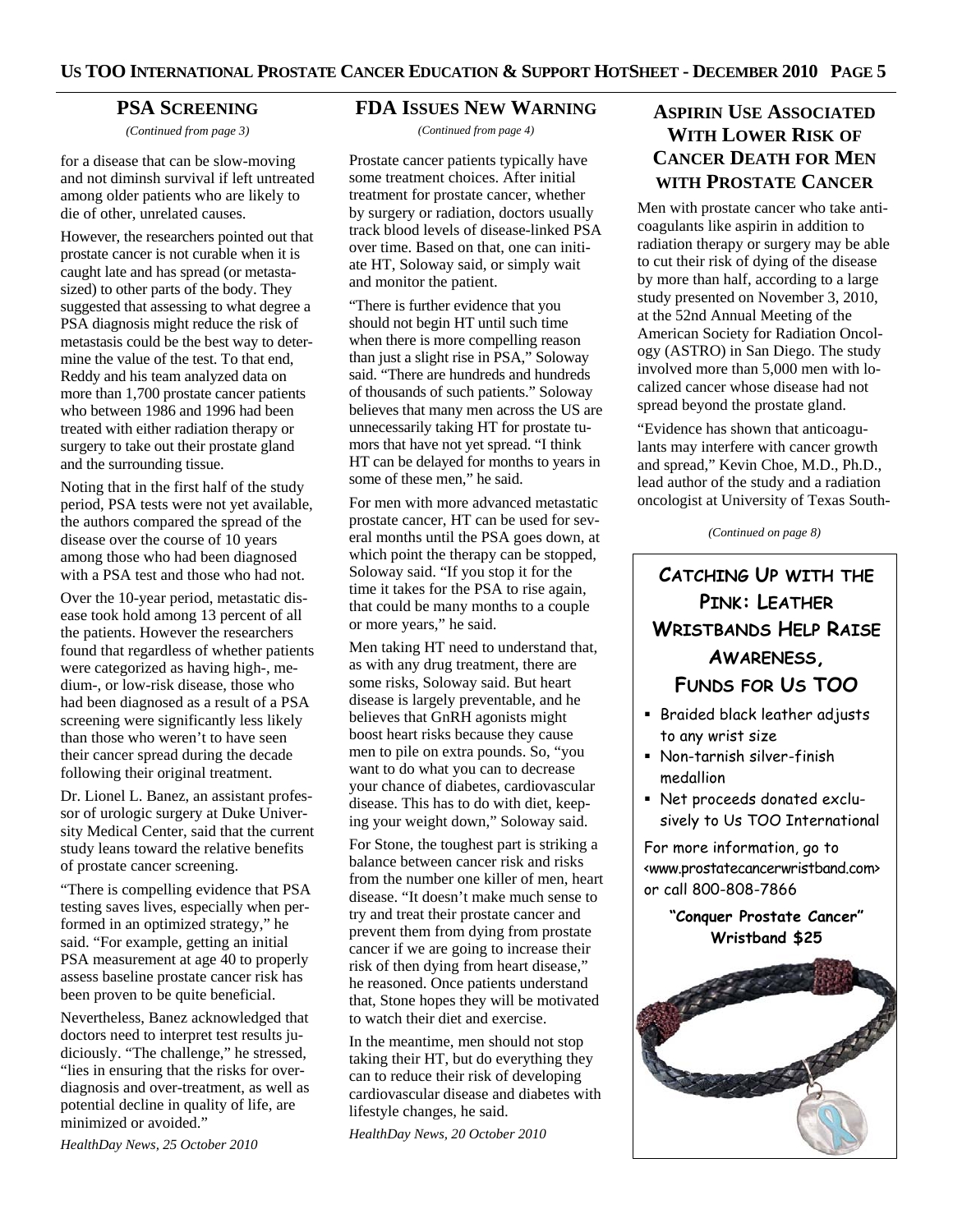*Editors' note*: In the spirit of information sharing, we have invited certain physicians and others to provide comments and opinions for Us TOO's *HotSheet.* It is our desire to enrich the content of the *HotSheet* to empower the reader. The columns by Drs. Chodak, Moyad and Myers contain the opinions and thoughts of its author and is not necessarily those of Us TOO International.

## **ASK DOCTOR SNUFFY MYERS**

"Which is better for prostate cancer patients: farm raised or wild salmon?"

For prostate cancer, we advocate consumption of fish, especially cold water fish, as they are a great source of omega three fatty acids. These omega three fats play an important role in slowing the spread of prostate cancer. They also counter the inflammatory and cancer stimulating actions of omega 6 fatty acids, which are often present in large amounts in the American diet. Generally speaking farm-raised and wild salmon are roughly equivalent in terms of omega three fats.

The larger problem with salmon is that this fish can easily become contaminated with polychlorinated biphenols (PCB) and dioxin. At high doses PCBs cause liver damage. At lower levels, they can cause skin and eye lesions. They can interfere with sex hormone action and have been reported to interfere with women's menstrual cycle.

They also can suppress the immune system. Exposure in childhood has been reported to result in poor cognitive development. In humans, PCB exposure has been linked to liver, bladder and bile tract cancers. They can act like estrogens and stimulate the development and growth of breast cancer, but the human link is less convincing. Prostate cancer does not appear to be associated with PCB exposure.

There are now multiple reports of PCB contamination in farm-raised salmon. Furthermore, I found one report that salmon farms were responsible for contaminating nearby wild fish populations. PCBs and other contaminants can be found in wild salmon as well as these chemicals are used in many industrial and farming applications.

When I survey the literature, salmon caught off the Pacific Northwest of the USA and Alaska have fared best in testing. Fortunately, much of the canned salmon available in grocery stores comes from these waters.

## **DOC MOYAD'S WHAT WORKS & WHAT IS WORTHLESS COLUMN, ALSO KNOWN AS "NO BOGUS SCIENCE" COLUMN**

**"Happy Holidays! Also, the Moyad strike is over! Oh and by the way – what do mega-dose vitamins and bladder cancer have to do with prostate cancer?"**

> Mark A. Moyad, MD, MPH, University of Michigan Medical Center, Department of Urology

### **Bottom Line:**

Mega-dose supplements added to conventional treatment for bladder cancer did not help, and this should be kept in mind the next time someone tries to convince you that more is better along with your prostate cancer treatment.

What is worse than the Michigan football team's record against Big Ten teams over the past 3 years…not much! If we lose to Ohio State again I am going to do something really insane like order a large fries at McDonalds instead of a small one! Anyway on to today's lesson.

Since 1994, there has been a suggestion that taking a mega-dose vitamins and minerals along with your conventional immune therapy for bladder cancer can reduce the risk of the disease coming back. However, this was a small study and a much larger study was needed to confirm these unique findings.

So, the large study happened and individuals either received a daily multivitamin pill or a mega-dose of supplements that included 36,000 IU of vitamin A, 100 mg of vitamin B6, 2000 mg of vita-

We recently reviewed the issue of smoked fish for our newsletter and found that smoking also coated fish with cancer causing chemicals. Hot smoke was worse than cold smoking. So, the worst possible outcome would be to have contaminated farm raised salmon hot smoked!

For all of these reasons, I limit myself to wild caught Alaskan salmon if I am going to have this fish. Of course, I eat far more sardines than salmon as they are more economical and commonly test out free of contamination.

min C, 1600 IU of vitamin D3, 1.6 mg of folate, 400 IU of vitamin E, and 30 mg of zinc! However, after 2 years the risk of cancer returning was actually non -significantly greater in the conventional treatment + mega-dose supplements compared to the conventional treatment + multivitamin group. In other words, more was not better along with one of the most popular treatments ever given for bladder cancer treatment.

This is simply the best holiday message I can send to you today. There are always those that will try to convince you that more is better with cancer treatment, but outside of prostate cancer the evidence is suggesting that this is not the case. Reduce cholesterol, weight, waist, blood pressure, blood sugar, heart rate…did ya ever notice that less is more, and more does not appear to be more! Happy Holidays and hope your egg nog is loaded with Viagra and beer (in moderation of course)!

### Reference

Nepple KG, Lightfoot AJ, Rosevear HM, et al. *J Urol* 184:1915-9, 2010

## **Thank you Military and Federal Employees for** your CFC contributions!



**Us TOO International Providing education &** support services to prostate cancer patients & their families

**Us TOO CFC# 11614**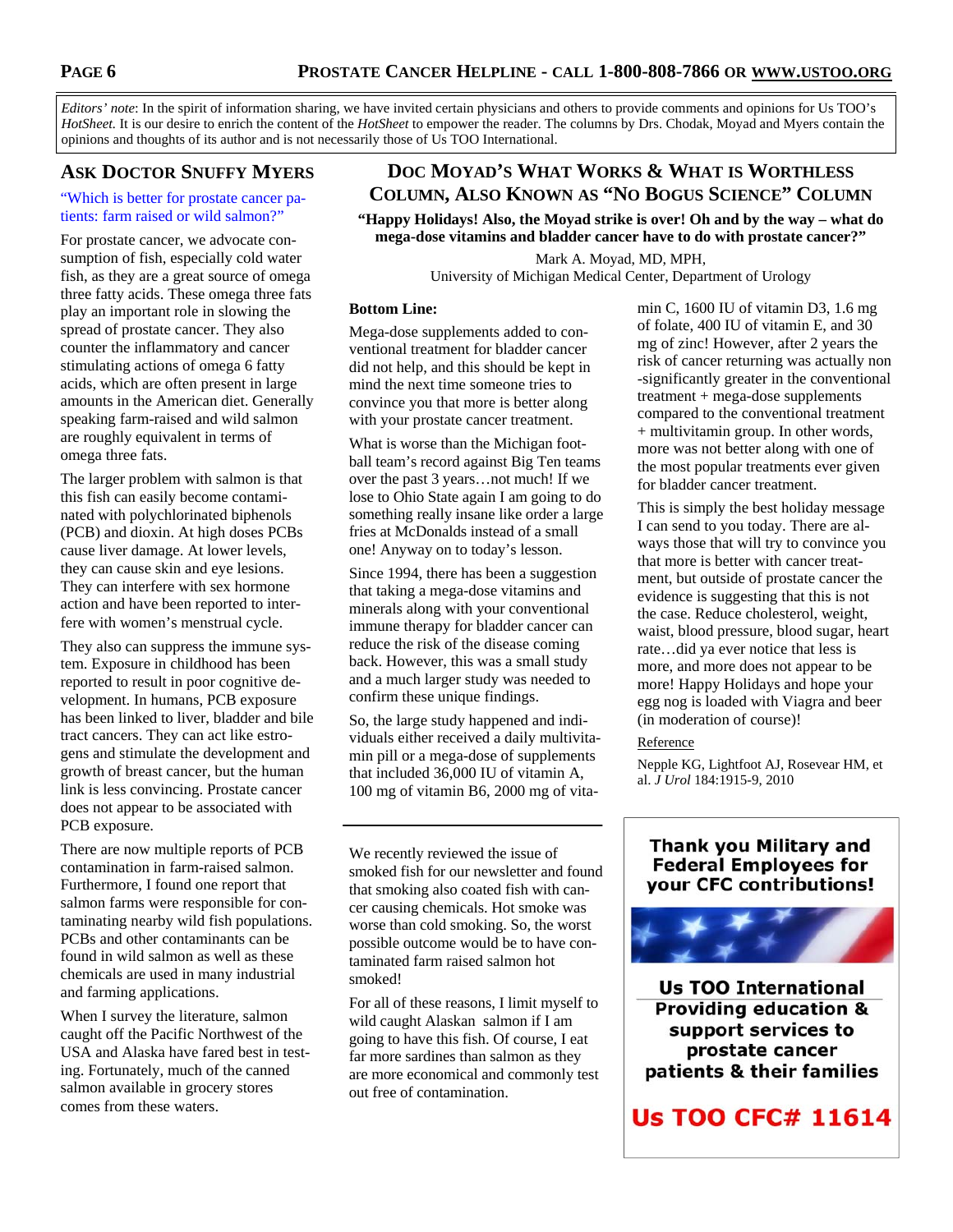### **DOCTOR CHODAK'S BOTTOM LINE**

Abiraterone acetate significantly increased survival in men by 4 months without causing many severe side effects. Based on the results, the study has stopped and all men are being offered the drug while the company submits to the FDA for approval.

One important point not contained in the HotSheet article is that all men had to first receive docetaxel chemotherapy and then progress before being eligible for this treatment. That would probably mean that if approved, Medicare and other payers might not cover the cost if given to men who had not already received the chemotherapy. The company is very likely to do another study in men with less advanced disease but that will take a number of years to complete.

**The Bottom Line:** Abiraterone is likely to be another valuable treatment to help many men whose cancer is progressing despite chemotherapy.

An important article worth noting is deals with Atypia on a prostate biopsy. Several years before doctors started doing 12 core biopsies, a finding of high grade PIN was thought to warrant a repeat biopsy within a few weeks or months because of a suspected likelihood that cancer was also present. When a higher number of samples were taken, however, doctors realized that the risk was no higher than in men having a repeat biopsy without PIN.

Now a concern is being raised about a biopsy that shows atypical glands, also known as ASAP. This finding occurs in a small fraction of men but a repeat biopsy will find cancer in about 40% of them. The problem is that pathologists do not see enough abnormal cells to warrant a man getting treated and they would rather have the biopsy repeated than see someone treated unnecessarily.

**The Bottom Line:** Each person should ask to see a copy of his biopsy to make sure he is getting the right recommendation. A repeat biopsy is needed if atypia is found.

Yet another potential marker for prostate cancer seems to be on the horizon. British scientists found that MSMB is a protein that can be found in urine of

men most at risk for prostate cancer. This is a potentially exciting finding but caution is needed before men start requesting this test be done. First, it is unclear how it would do in helping to find cancer in men with no symptoms and how accurate would be the results. Although urinary MSMB was a better predictor of cancer than urinary PSA, it was far inferior to serum PSA in finding cancer. For that reason, its potential usefulness would be unclear.

**The Bottom Line:** Although this may not be the test that improves the weaknesses of PSA, it is an interesting finding and further studies may find it could play a role in this disease.

The article about comparative effectiveness is a timely, and in my opinion, a most important issue that needs to be addressed. There are 14 treatment options for localized prostate cancer with a wide range of cost and NOT ONE study proving that one of them is better than another. The only valid comparison was done outside the US, which compared watchful waiting to radical prostatectomy. Patients need to be concerned about the possibility of receiving biased information when IMRT may net the doctor/institution more than \$30,000 compared to only a small fraction of that amount for conservative therapy.

An excellent example is ProstRcision, which is very costly and contains misleading information about its effectiveness. The marketing is being driven in part by the large profit it generates rather than true advantages for men with the disease.

**The Bottom Line:** When buying a car, you pay more for a Mercedes than a Volkswagen because it offers several advantages. Why should you or the government pay a much higher price for one treatment than another that is less costly when there is no proof more expensive one is worth the money? Would men benefit by having a standard payment to doctors that takes out the financial incentive to perform certain treatments unless or until there is proof it delivers better results? Paying for effectiveness is in the best interest of patients and it may stimulate proper studies being done.

Here we go again! Two new uncontrolled studies trying to prove something is good for you. In the first one, the topic is aspirin use and other blood thinners, which suggested that aspirin reduced the death rate from this disease. The study used the CaPSURE database, a self selected group of men with localized disease. By now, most HotSheet readers are well acquainted with all the reasons why no conclusions can be made from these types of analyses.

**The Bottom Line:** The only way to find out if aspirin or similar agents are beneficial in men with prostate cancer is to test it properly with a prospective randomized study. Until then, men with prostate cancer should not start taking aspirin unless their doctor prescribes it for other health reasons.

The second similar type of study used the Calypso tracking system, which has now received approval for marketing. One paper was recently published claiming that side effects might be lowered using this method. Unfortunately, the paper was not a valid comparison meaning there is no way yet to tell if it truly benefits men getting radiation treatment.

**The Bottom Line:** The Calypso system is yet another example of technology getting approved before knowing whether it really is better for men or not. Before running out to find out where to get this treatment, men need to be aware that without results for at least 10 years, there is uncertainty about how this compares to other options.

Before closing this month, I have been given the opportunity to make you aware of a new prostate cancer book I have written that will be published in December. The title is WINNING THE BAT-TLE AGAINST PROSTATE CANCER. It is very balanced and covers every aspect of this disease, containing the most up-to-date information available from good scientific studies. Anyone interested can find it at <www.Amazon.com>.